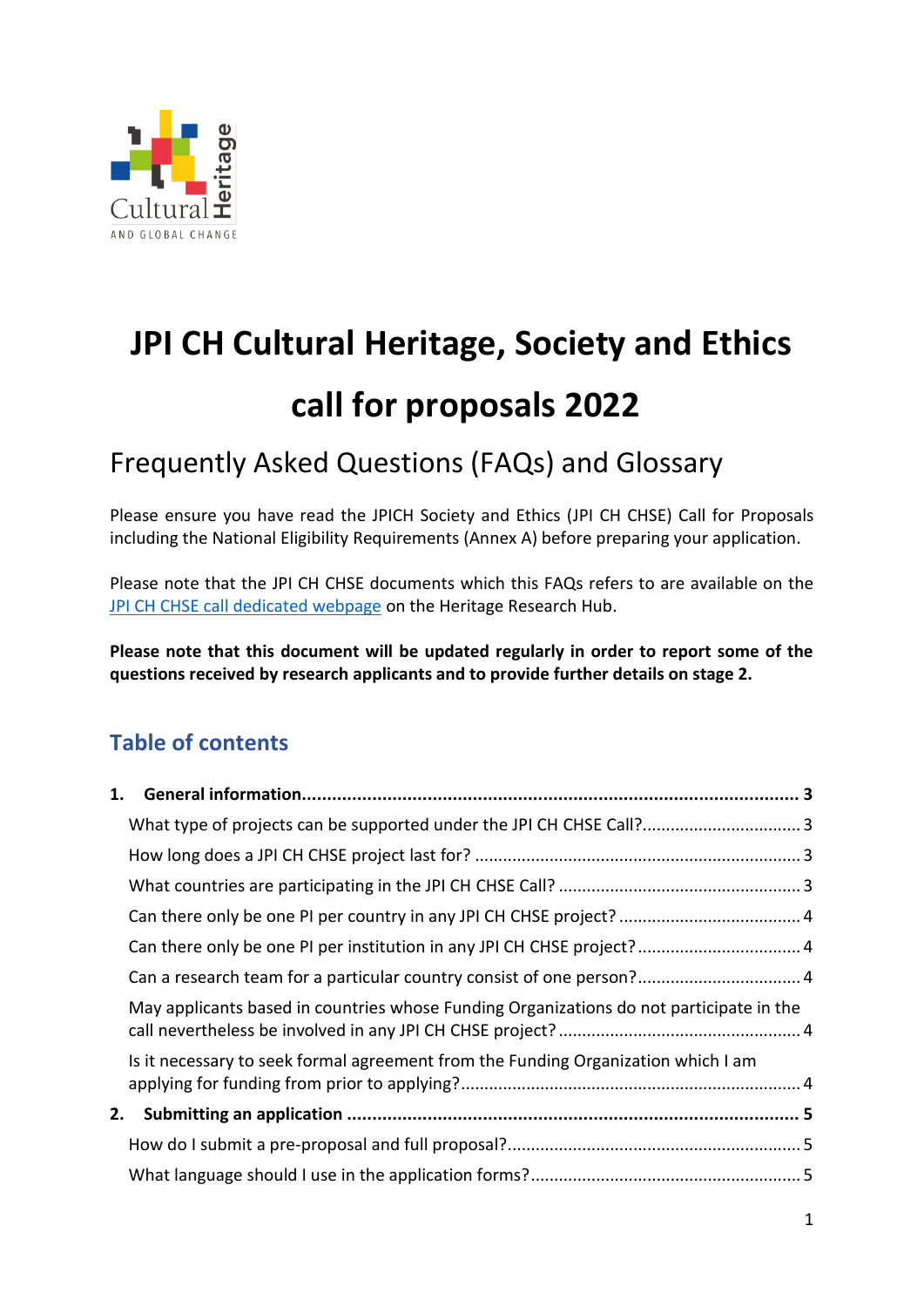|    | Am I required to submit my JPI CH CHSE project proposal anywhere else than on the ANR       |  |
|----|---------------------------------------------------------------------------------------------|--|
|    |                                                                                             |  |
|    |                                                                                             |  |
| 3. |                                                                                             |  |
|    | Is there a specific format that a JPI CH CHSE pre-proposal must have? 6                     |  |
|    | Does the 4-page limit cover diagrams, pictures, references and footnotes? 6                 |  |
|    | What happens if my proposal exceeds the page limit or if I forget to include the letters of |  |
|    |                                                                                             |  |
| 4. |                                                                                             |  |
|    | Can the composition of the consortium change between stage 1 and stage 2?7                  |  |
|    |                                                                                             |  |
|    | What must the budget of a JPI CH CHSE full proposal, submitted at stage 2, include? 7       |  |
|    |                                                                                             |  |
|    | The guidelines say I must include the budget tables (Excel file) into the application form  |  |
|    | Are the maximum amounts given in Annex A per research team and/or per country?  8           |  |
|    | Can funding be distributed disproportionately among the project partners? 8                 |  |
|    |                                                                                             |  |
| 5. |                                                                                             |  |
|    |                                                                                             |  |
|    |                                                                                             |  |
|    |                                                                                             |  |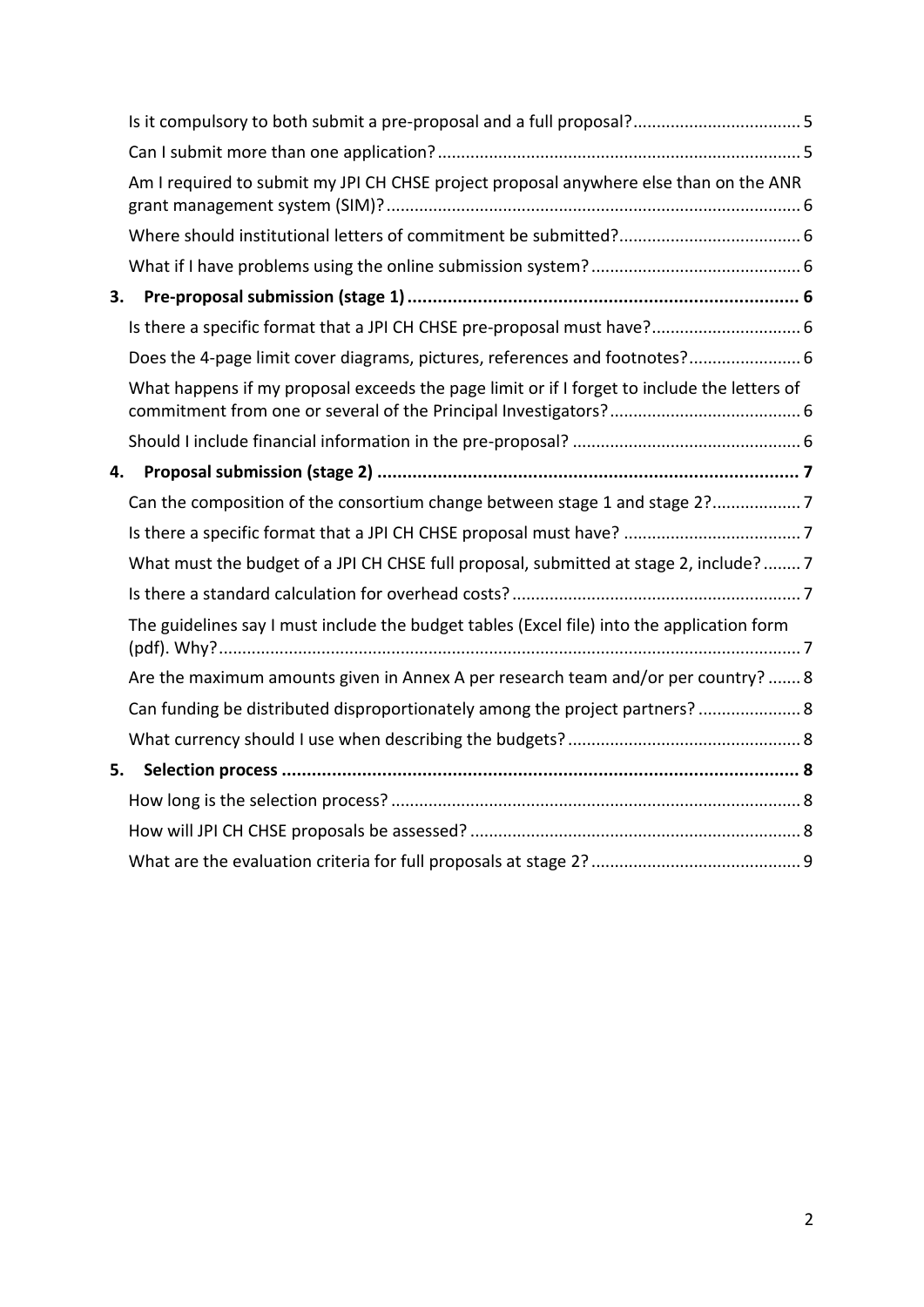## <span id="page-2-0"></span>**1. General information**

#### <span id="page-2-1"></span>**What type of projects can be supported under the JPI CH CHSE Call?**

This JPI CH CHSE Call aims at supporting the development of research-based and/or applied ideas and knowledge, as well as concepts and values on cultural heritage, so to meet societal challenges and contribute to the development and/or reflexivity and resilience of all groups in societies. The call aims to fund excellent collaborative, transnational, interdisciplinary, innovative, fundamental or applied research projects focused on **Cultural Heritage, Society and Ethics**.

What character/size/duration must a **JPI CH CHSE** project have?

- Be collaborative (involve research teams from at least three different JPI CH CHSE countries)<sup>1</sup>;
- May include any researcher meeting the national eligibility requirements of the relevant Funding Organization;
- Have a minimum duration of 24 months (2 years) and a maximum duration of (36 months) 3 years;
- Start not later than 31 May 2023;
- Must be carried out by a balanced and appropriate consortium, although the distribution of funding across countries and partners may be uneven;
- $\bullet$  Must include at least one Associated Partner<sup>2</sup>;
- May involve researcher training, travel, and must involve knowledge transfer/exchange and/or knowledge dissemination activities.

#### <span id="page-2-2"></span>**How long does a JPI CH CHSE project last for?**

Projects must last for a **minimum period of 24 months** and **not exceed 36 months in duration**. Projects must start within 6 months following the funding decision (expected in November 2022). All research teams within a project consortium must agree on a common starting date of the project. The latest starting date is 31 May 2023.

#### <span id="page-2-3"></span>**What countries are participating in the JPI CH CHSE Call?**

Belarus, Belgium, Czech Republic, France, Lithuania, Norway, Romania, Spain, The Netherlands, United Kingdom. A list of national contact points – who should be contacted for questions about national eligibility requirements – can be found in the **JPI CH CHSE Call for Proposals**.

The call secretariat is managed by the Agence Nationale de la Recherche (ANR, France).

1

 $^1$  Each proposal must involve at least three eligible Principle Investigators each based in an eligible institution in a different country participating in the call.. Please note that the maximum number of national research teams or legal entities to be funded in a transnational project consortium is five – in any combination of three, four or five countries. Each member of a research team requesting funding must be based in an eligible institution and be considered eligible for funding by the Funding Organization which they are soliciting funding from.

<sup>2</sup> See page 8-9.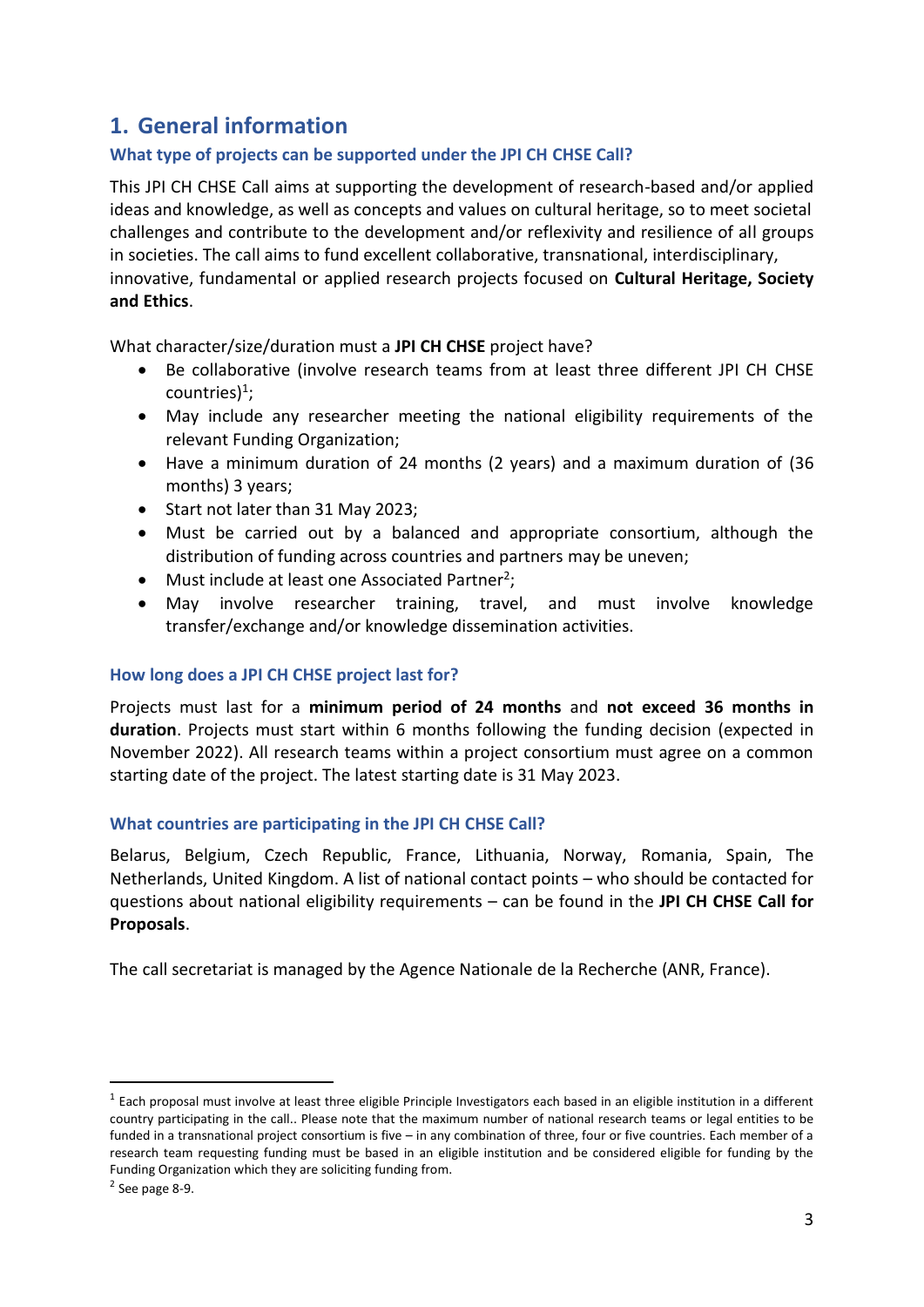#### <span id="page-3-0"></span>**Can there only be one PI per country in any JPI CH CHSE project?**

There can only be one PI per country and subsequently one PI per institution per project. The PI from a country will also be the national contact point in the proposal template. Communication from the call secretariat (ANR) or the JPI CH CHSE Parties may be sent to this contact point, who will be responsible for distributing the information to the other researchers or associated partners in the country.

If appropriate and allowed under national funding regulations, the PI can collaborate and make subcontracts with other institutions from the same country.

#### <span id="page-3-1"></span>**Can there only be one PI per institution in any JPI CH CHSE project?**

Yes. There can only be one PI per institution per project which means that two PIs from the same institution cannot participate in the same project. Other researchers can be part of the PI Project team – please read the National Eligibility Requirements for each country which is included in the JPI CH CHSE Call for Proposals.

#### <span id="page-3-2"></span>**Can a research team for a particular country consist of one person?**

It depends. Applicants should check the National Eligibility Requirements for their own country, and if the information is not explicitly provided, they are invited to contact their national contact person before applying.

#### <span id="page-3-3"></span>**May applicants based in countries whose Funding Organizations do not participate in the call nevertheless be involved in a JPI CH CHSE project?**

Applicants who are not eligible to be funded by any of the Funding Organizations of the JPI CH CHSE call, e.g. researchers who are not based in any of the countries funding the call, may be involved in a JPI CH CHSE project if they are able to secure their own funding. They will be considered as Cooperation Partners (CPs). CPs must certify, in their letter of commitment submitted at stage 2, the funding for their part in the project and state its source. CPs are not considered in the minimum number of three Principle Investigators mentioned above.

#### <span id="page-3-4"></span>**Is it necessary to seek formal agreement from the Funding Organization which I am applying for funding from prior to applying?**

Please read the National Eligibility Requirements at Annex A of the JPI CH CHSE Call for Proposals. You may not need to gain formal agreement but your application must rigorously follow your national eligibility rules in addition to the general principles and requirements described in the call. Note that some Funding Organizations require that applicants also submit their proposal directly to them. You are encouraged to contact your respective national Funding Organizations in order to clarify these points if needed (see contact persons listed in the JPI CH CHSE Call for Proposals).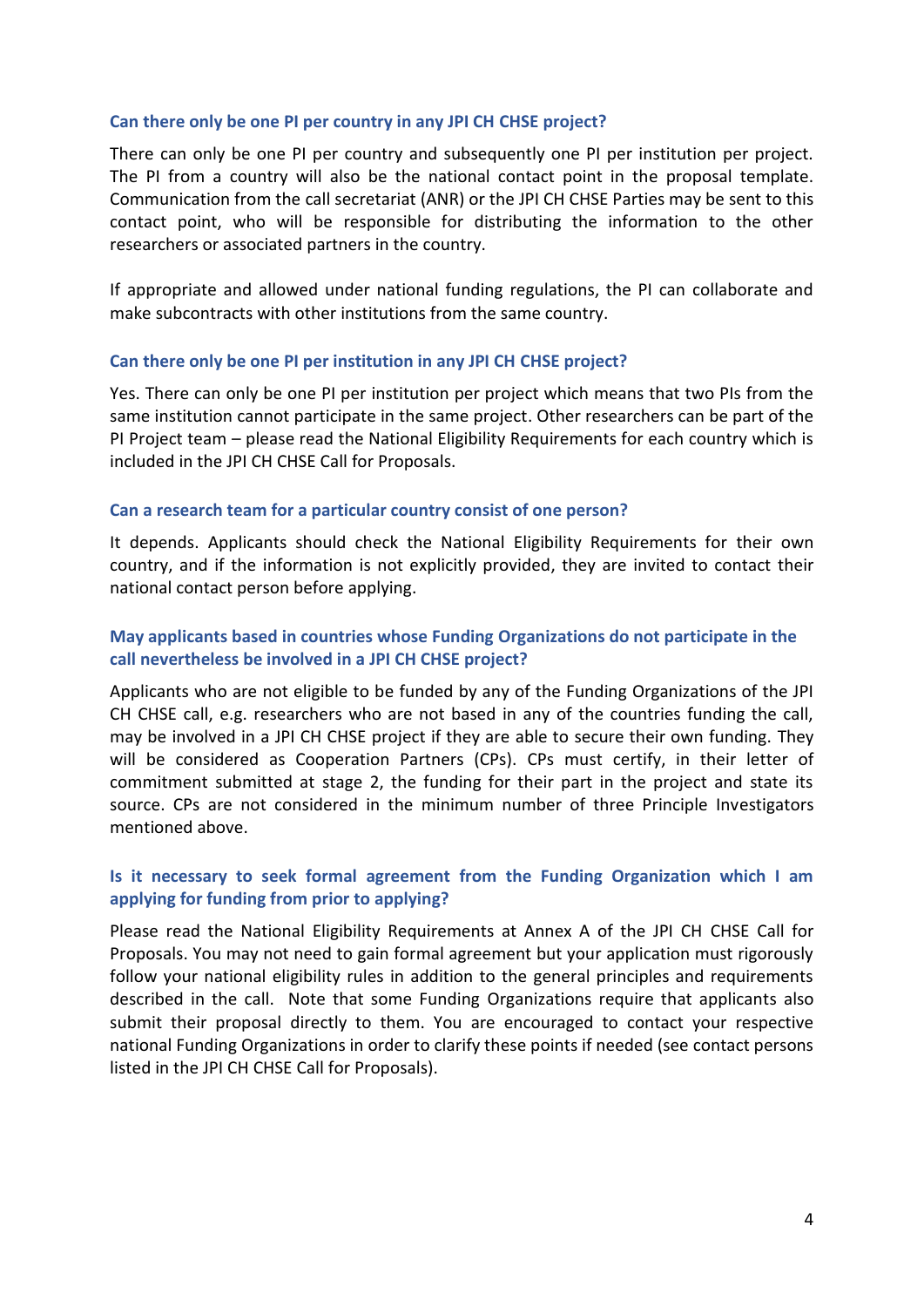### <span id="page-4-0"></span>**2. Submitting an application**

#### <span id="page-4-1"></span>**How do I submit a pre-proposal and full proposal?**

Both pre-proposals (stage 1) and full proposals (stage 2) must be submitted on the ANR grant management system (SIM). To submit a pre-proposal and proposal, it is necessary to create an account on the SIM, which we recommend doing at an early stage.

To create an account and login, please visit [SIM.](http://sim/) Further instructions can be found in the **SIM Instructions for Applicants available on the JPI CH CHSE** dedicated webpage.

Please note that templates for the application forms at stage 1 (pre-proposal) and stage 2 (full proposal) are downloadable from the JPI CH CHSE dedicated webpage and must be used by applicants.

#### <span id="page-4-2"></span>**What language should I use in the application forms?**

All application documents must be written in English. Please note however that some Funding Organizations may require for proposals to also be submitted in their national languages.

#### <span id="page-4-3"></span>**Is it compulsory to both submit a pre-proposal and a full proposal?**

Yes. The call is structured in two stages:

- Pre-proposal (stage 1) whereby Project Leaders submit a pre-proposal and a letter of commitment from each Principal Investigator involved in the proposed project;
- Full proposal (stage 2) whereby Project Leaders submit a full proposal, a letter of commitment from each Associate Partner (compulsory) and Cooperation Partner (optional), budget tables, financial annexes and any other documentation required by their funding Organization.

Please note that there is no scientific assessment of the pre-proposal at stage 1. **However, applicants who do not submit a pre-proposal at stage 1 will not be considered at stage 2.**

#### <span id="page-4-4"></span>**Can I submit more than one application?**

Except for Spanish and Lithuanian researchers who can only apply as Project Leader or Principal Investigator in one single proposal, an applicant may apply as Principal Investigator in a maximum of two JPI CH CHSE proposals, or as Project Leader in one proposal and as Principal Investigator in another. Applicants who do not comply with this rule will see all applications they are involved in rejected immediately. A PI is only allowed to be involved in a second proposal providing the following conditions are met:

- The PI needs to inform their PLs if they are involved in more than one proposal;
- The total number of hours the PI participates in the submitted proposals must not exceed the number of hours they can commit.

Please carefully read the National Eligibility Requirements and contact your national contact point well before the submission deadline in case of doubt.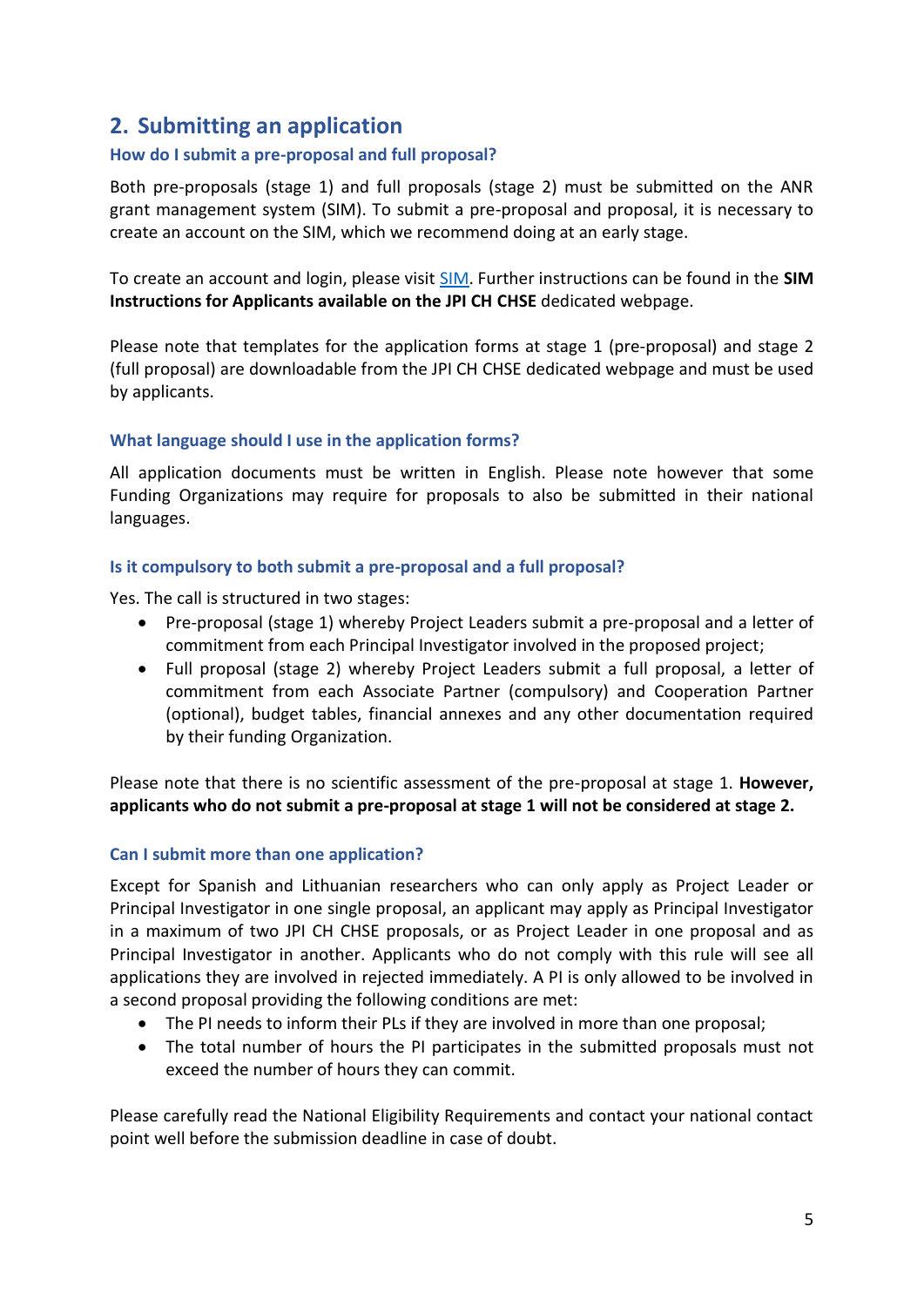#### <span id="page-5-0"></span>**Am I required to submit my JPI CH CHSE project proposal anywhere else than on the ANR grant management system (SIM)?**

Some Funding Organizations require that research applicants also submit their proposal on their own grant management platform. Please refer to your own Funding Organizations' eligibility requirements or contact them directly.

#### <span id="page-5-1"></span>**Where should institutional letters of commitment be submitted?**

All letters of commitment must be submitted on the ANR's grant management system (SIM), although some Funding Organizations may request that they are also submitted on their own grant management system.

Letters of commitment from the PLs and PIs must be submitted at stage 1 together with the scientific document grouped in a single PDF file.

Letters of commitment from APs – of which there must be at least one involved in any JPI CH CHSE project  $-$  and from CPs must be submitted at stage 2 together with the project summary and description of work. Please use the template included in the application form for stage 2.

#### <span id="page-5-2"></span>**What if I have problems using the online submission system?**

<span id="page-5-3"></span>For technical support, please send an email to [jpich-chse-2022@anr.fr.](mailto:jpich-chse-2022@anr.fr)

#### **3. Pre-proposal submission (stage 1)**

#### <span id="page-5-4"></span>**Is there a specific format that a JPI CH CHSE pre-proposal must have?**

Yes. A pre-proposal must be written in English, using the application form for stage 1 (preproposal) available on the JPI CH CHSE dedicated webpage. It must be submitted on the ANR grant management system (SIM).

#### <span id="page-5-5"></span>**Does the 4-page limit cover diagrams, pictures, references and footnotes?**

Yes, these should all be included within the 4 A4 pages which applicants are allowed to submit as a pre-proposal.

#### <span id="page-5-6"></span>**What happens if my proposal exceeds the page limit or if I forget to include the letters of commitment from one or several of the Principal Investigators?**

Any submission is definitive. If any part of the application is incomplete, the whole project proposal is likely to be deemed ineligible. Incomplete proposals will be rejected and will not proceed to stage 2.

#### <span id="page-5-7"></span>**Should I include financial information in the pre-proposal?**

No. All financial information must be submitted at stage 2. Budget templates will be made available in due course.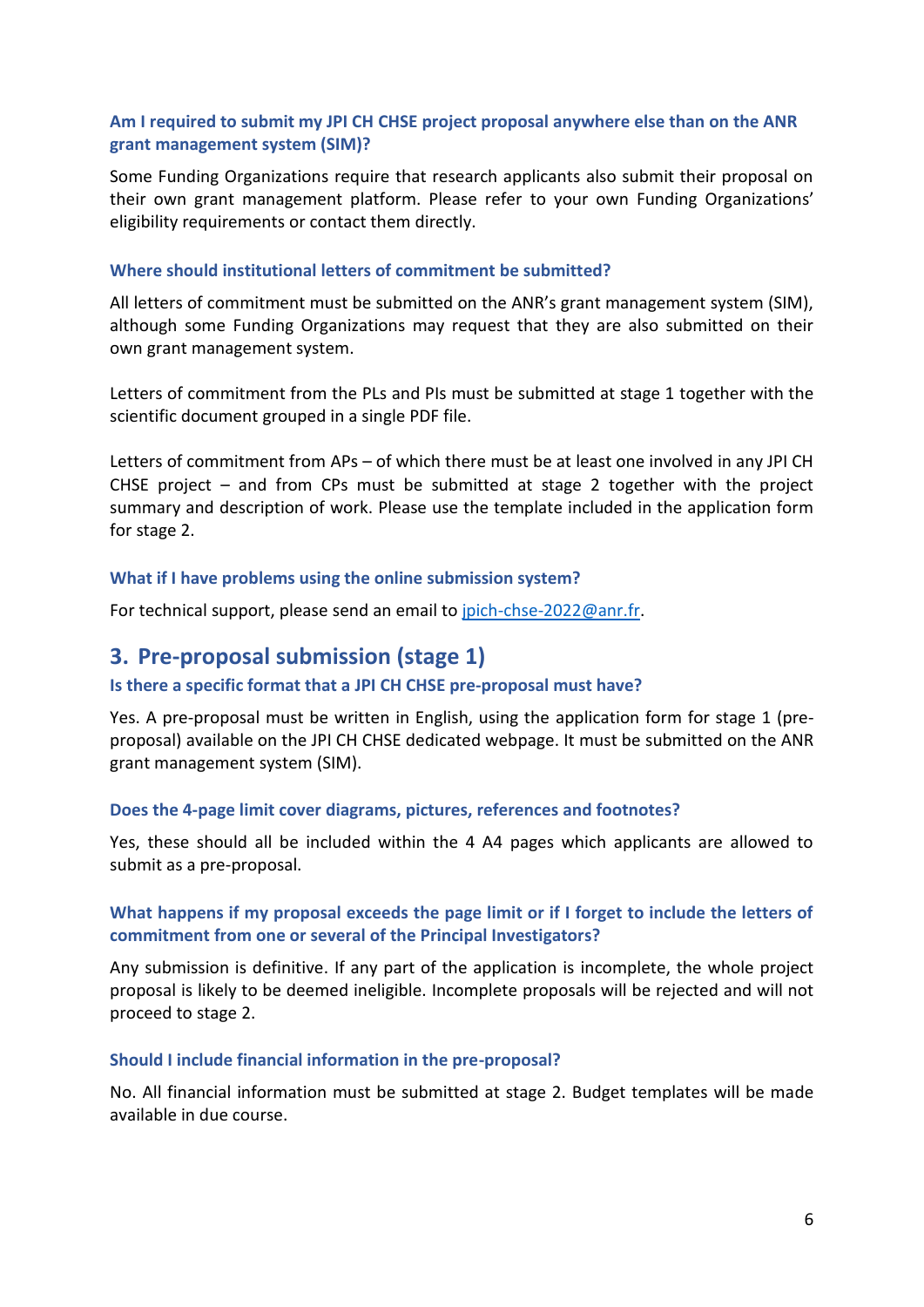## <span id="page-6-0"></span>**4. Proposal submission (stage 2)**

#### **Please note that this section will be updated once stage 1 is closed.**

#### <span id="page-6-1"></span>**Can the composition of the consortium change between stage 1 and stage 2?**

No. The Project Leader and Principal Investigators who submitted the pre-proposal at stage 1 must be those submitting the full proposal at stage 2.

#### <span id="page-6-2"></span>**Is there a specific format that a JPI CH CHSE full proposal must have?**

Yes. A full proposal must be written in English, using the application form template for stage 2 (full proposal), which is available on the [JPI CH CHSE dedicated webpage.](https://www.heritageresearch-hub.eu/funding/cultural-heritage-society-and-ethics-joint-call-2022) The application form must include letters of commitment from Associate Partners and Cooperation Partners (if any). Budgetary information must be submitted separately as a single Excel file. It must be submitted on the ANR grant management system (SIM).

#### <span id="page-6-3"></span>**What must the budget of a JPI CH CHSE full proposal, submitted at stage 2, include?**

Please provide details of the budget for the project using the relevant JPI CH CHSE budget templates which are provided on the JPI CH website. Additional information, other than that requested on the worksheets in the template will not be taken into account.

The budget table file should include:

- The name and affiliation of the PL and PIs, their e-mail addresses and the funding organizations involved;
- The summary budget (overall, requested and additional funding, including in kind contributions) for the JPI CH CHSE project for the whole duration of the project (**Budget Table B**); to be filled out in Euros only;
- The detailed total budget and requested funding for each PI/research team per year (**Budget Table A**); to be filled out in Euros.

This information should wherever possible be presented in one file. Please note that some countries have specific national budget formats to be used in addition to Budget Table A.

#### <span id="page-6-4"></span>**Is there a standard calculation for overhead costs?**

No. You should check the National Eligibility Requirements for your country to see what, if any, overhead costs can be charged for your team.

#### <span id="page-6-5"></span>**The guidelines say I must include the budget tables (Excel file) into the application form (pdf). Why?**

The budgets provided in the Excel table are for the JPI CH CHSE partners to use when checking eligibility of items and for calculating the available budget. The reviewers will only be sent the main application form but will also need to see the budgets, which is why the information in the Excel file needs to be pasted into the main application form.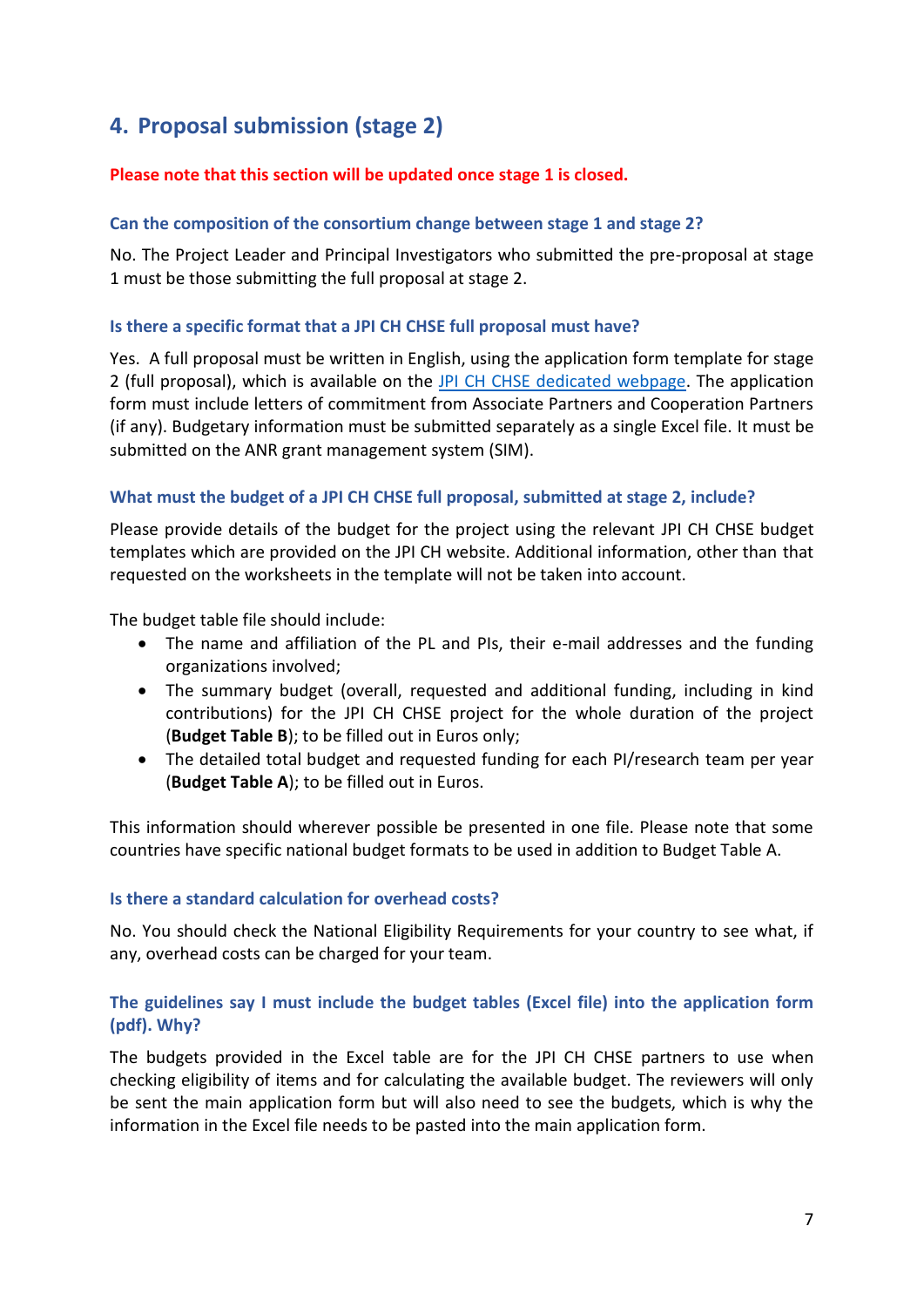#### <span id="page-7-0"></span>**Are the maximum amounts given in Annex A per research team and/or per country?**

As a general rule, the budget limits in the table are the maximum national amounts which can be requested by research teams from that country. As a result, if a research team composed of researchers from several institutions in a project proposal is based in France, they can jointly apply for a total of  $\epsilon$  200,000. Exceptions and further instructions are detailed in the National Eligibility Requirements.

The requested budgets of each research team in a project consortium must be specified in the relevant national budget template. Please specify the total budget requested per research team, the amount of funding requested from the national Funding Organization and the possible additional funding and its source. Note that some funders require the national budget to be provided in their national currency. Also note that some Funding Organizations like ANR request applicants to produce their national budget directly from ANR's grant management system (SIM). Please consult the relevant national eligibility requirements in Annex A for further details.

#### <span id="page-7-1"></span>**Can funding be distributed disproportionately among the project partners?**

The funding among the JPI CH CHSE project partners can be different. The differences may be due to the different national eligibility rules (e.g. regarding the overheads) but also due to the division of work. It is advisable to think about the research questions first and what can be delivered across the entire consortium and then prepare the budget accordingly. Variation in budgets is expected and it may be worth emphasising to all your potential partners that you all need to consider more actively the amount of time being committed.

#### <span id="page-7-2"></span>**What currency should I use when describing the budgets?**

The project consortium as a whole must fill out the total budget template in Euros, which aggregates the budgets of each of the national research teams. Additional funding must also be specified.

#### <span id="page-7-3"></span>**5. Selection process**

#### <span id="page-7-4"></span>**How long is the selection process?**

The selection process takes place at stage 2, following the submission of full proposals by applicants by 5 September 2022, and is solely based on the full proposal and associated documents submitted at stage 2. The funding decision is expected to be issued by mid-November to all applicants. Please refer to the JPI CH CHSE timetable for further details on the timeline and selection process.

Please note that applicants who did not submit an eligible pre-proposal by 23 May 2022 will not be considered for funding and will therefore not enter the selection process described in the above paragraph.

#### <span id="page-7-5"></span>**How will JPI CH CHSE proposals be assessed?**

The assessment of the proposals will be undertaken by an Independent International Assessment Panel (IIAP) with expertise in the relevant scientific disciplines and fields. Each proposal will be assessed remotely and separately by two members of the IIAP. Following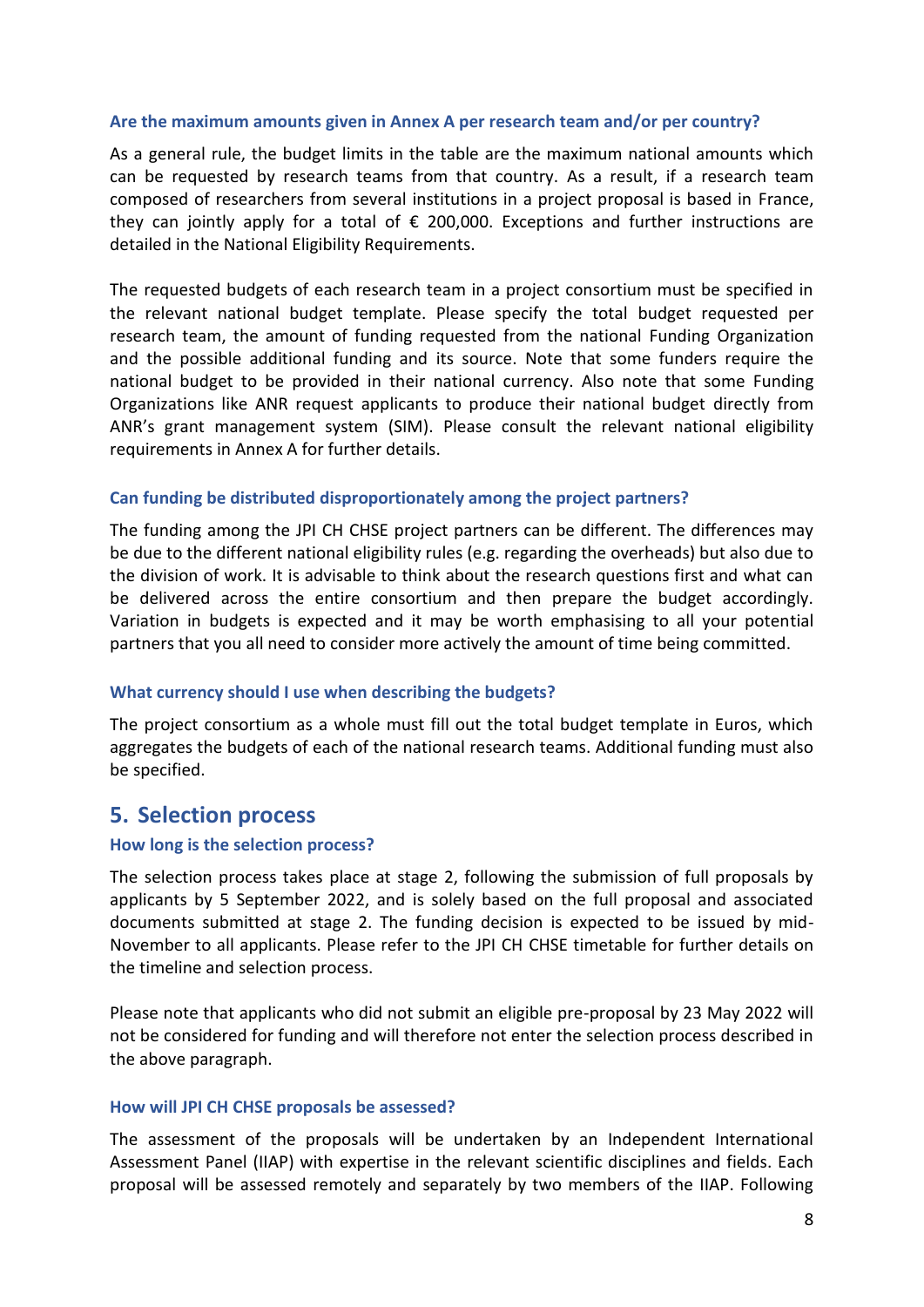the remote evaluation, the IIAP will meet to discuss and agree on a final score for each proposal. The IIAP will produce a ranking list based on the final score that they agreed upon for each proposal.

The JPI CH CHSE Management Group will make the actual funding decision based on the recommendations and ranking list determined by the IIAP, taking into account the Funding Organizations' available budgets.

The JPI CH CHSE Management Group will ensure the fair and equitable nature of the evaluation and selection process and its compliance with the JPI CH CHSE call and JPI guidelines. The funding recommendations of the IIAP will be subject to approval by the Funding Organizations.

#### <span id="page-8-0"></span>**What are the evaluation criteria for full proposals at stage 2?**

Eligible full proposals will be assessed against the following, European Commission supported, evaluation criteria:

- Research excellence the quality of the transnational project;
- Potential impact:
- Quality and efficiency of the implementation and the management.

Please note that there will be no scientific assessment of the pre-proposals, which applicants are requested to submit by 23 May 2022 (stage 1).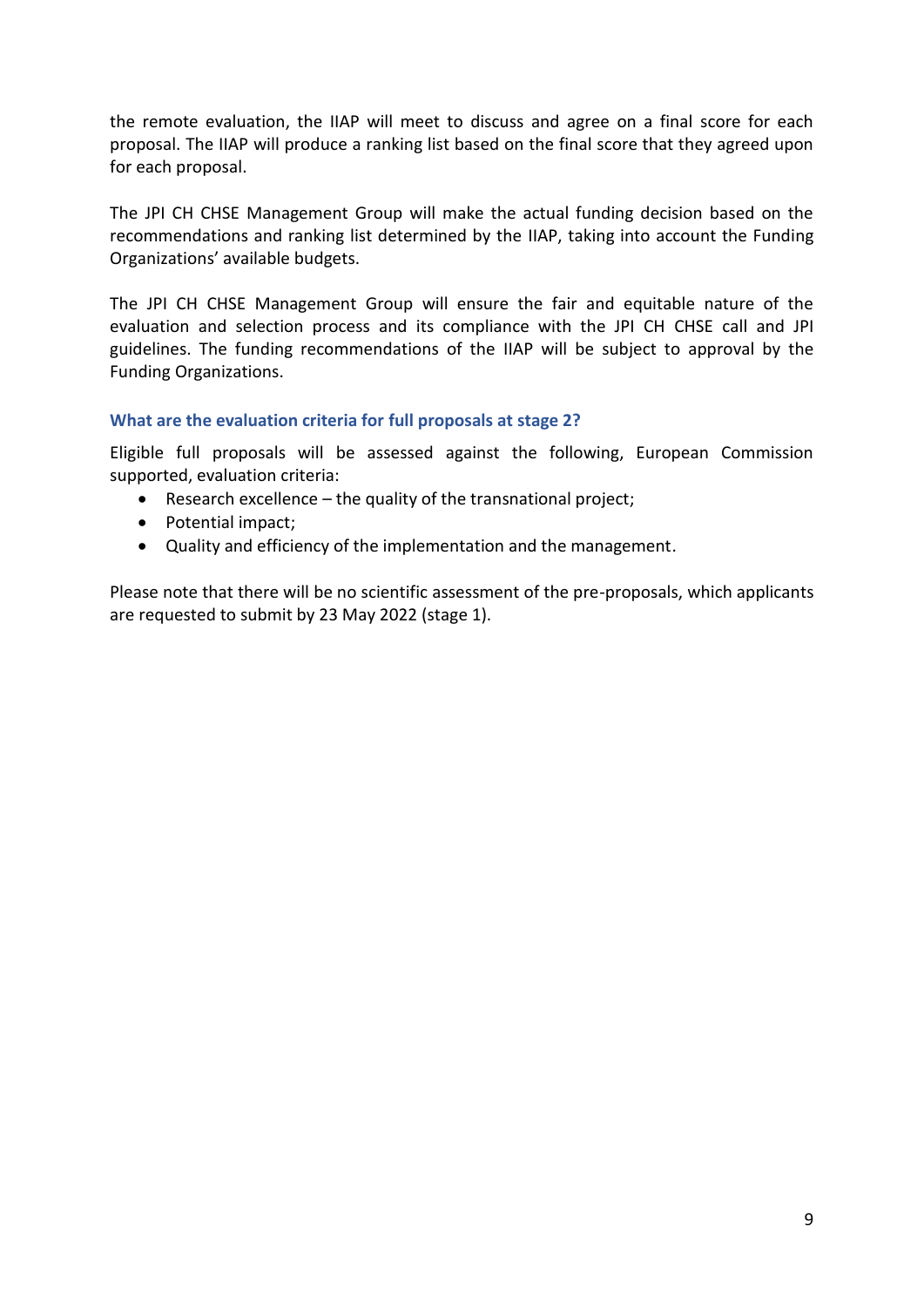## **JPI CH Cultural Heritage, Society and Ethics (JPI CH CHSE) Glossary**

**Eligibility requirements (criteria)** – Specify under what conditions applicants may submit a project proposal. To be eligible for funding, proposals must meet both the general requirements and the relevant national eligibility requirements.

**Funding Organization** – Organizations which offer funding for JPI CH CHSE projects and whose representatives form the JPI CH CHSE Management Group. Each Funding Organization funds Project Leaders, Principle Investigators, and Associate Partners (if their national eligibility rules allow so) according to their own eligibility rules.

**Independent International Assessment Panel** – Proposal assessment will be the responsibility of an Independent International Assessment Panel. The Panel will be established once the Call for Proposals is published. The Panel is composed of international experts who are chosen on the basis of their expertise and scholarly excellence. The Panel members are appointed personally. Their names will be published online as a measure of transparency. To ensure the high standards of integrity in all processes, rigorous "conflict of interest" guidelines will be followed. The Panel will evaluate and rank all eligible proposals based on the application files. As outcome of the review process, the Panel produces a ranking list of the projects recommended for funding. The final funding decision lies with the JPI CH CHSE Management Group.

**JPI CH** – A Joint Programming Initiative (JPI) provides a framework within which Member States and Associated Countries jointly address areas where public research programmes can respond to major societal challenges. The main objective of the JPI "Cultural Heritage and Global Change: a new challenge for Europe" (JPI CH) is to address the strong relationships that link cultural heritage, technological innovation and economic development within the dynamic framework of the challenges and competitiveness of an enlarged European Union.

#### **Project roles:**

A **Project Leader (PL)** is responsible for carrying out and managing the project, in addition to his project related research. The PL is a senior researcher with a solid experience of managing collaborative research projects. He will be the contact point for the JPI CH CHSE Funding Organizations throughout the application process and is responsible for communication with the other partners in the project. Finally, the PL is responsible for the intellectual agenda and coherence of the project as well any reporting duties.

A **Principal Investigator (PI)** is responsible for leading research activities at his institution. Other researchers (senior researchers, post-doctoral researchers, PhD students) can be part of the PI Project team; please check the relevant national eligibility requirements (Annex A to the Call for Proposals).

**Associate Partner (AP)** – Associate Partners are stakeholders, for example in the cultural, cultural heritage or educational sector, media, or creative industries, who may provide significant added value and valuable insights to the project from the user's perspective. At least one Associated Partner must be included in the proposal in an advisory and